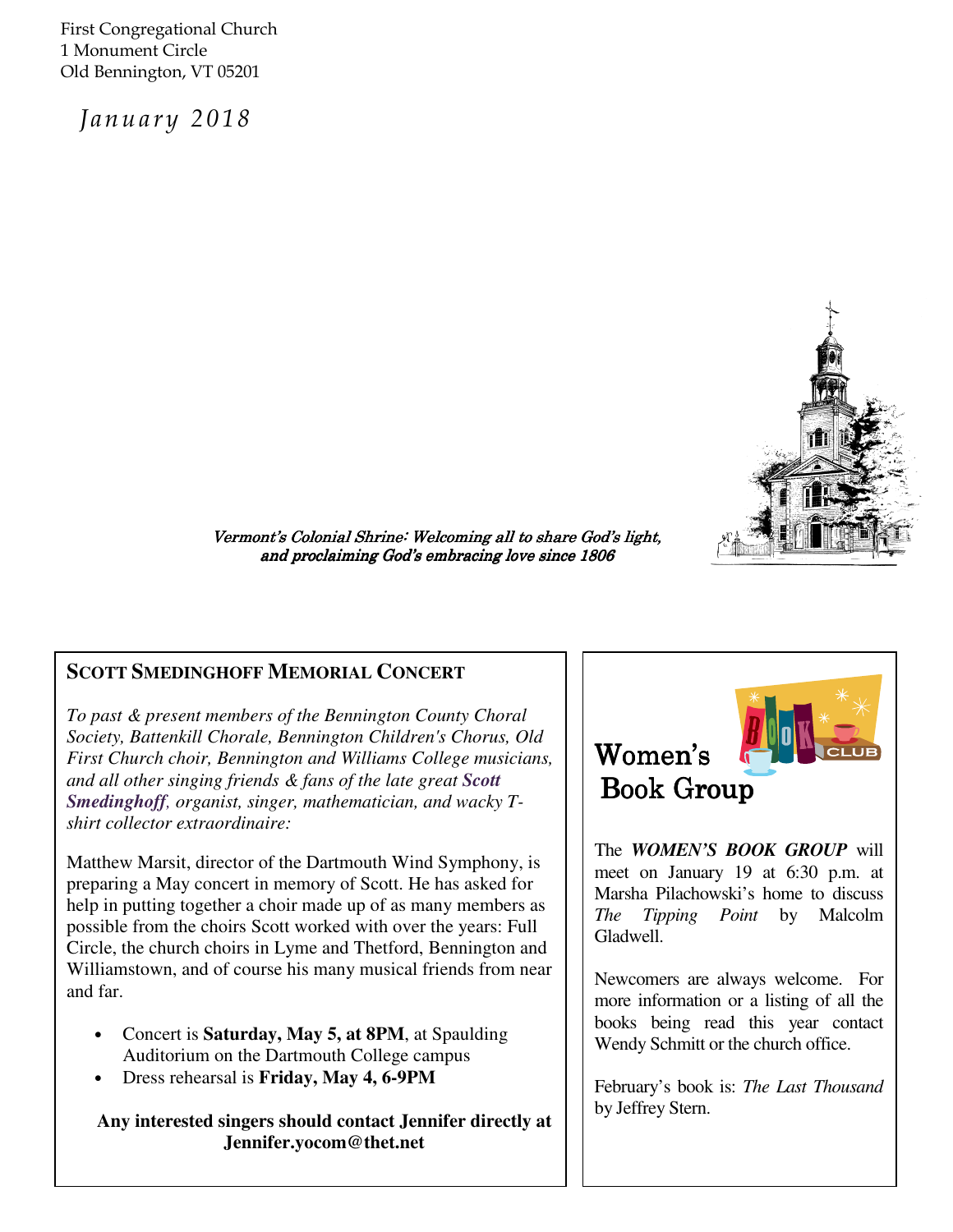

The Lantern Newsletter of the First Congregational Church (Old First Church)

January 2018

# **FROM THE MINISTER**

 We had a real old-fashioned Christmas this year. Snow right on cue, but weather on Christmas eve gentle enough for the congregation to pour out onto the green in front of the church and sing "Silent Night". The church decorated beautifully as it is every year through the hard efforts of all. Visitors, family, neighbors, and friends gathered to worship and sing. The Bennington Children's chorus set the tone with a moving performance in the days leading to Christmas and the readers, music and feeling on Christmas eve were so appreciated. Thanks to all!

 January is a busy season as budgets are drawn, the books on 2017 closed and we look ahead to projects to come. The work that has been done on the floors in the entrance hall at the church inspires us to see old things in new ways. It is symbolic of how we not only can keep the past live through it in our times by a steady vision of who we wish to be and what form of hospitality God intends. Changed but unchanging. The new closets keep with this theme, and the labor, taste, skill and goodwill of all who contributed to this transformation is mightily appreciated!

 There is much to say at the start of a year with hope and good intentions. My prayer is that we remain strong as a community of goodwill, service, and spiritual meaning.

 Lastly, about the weather! This month we cancelled morning worship on a cold day. In retrospect, I think, a bad decision on my part. My old rule has been to say that church when scheduled is never cancelled—but individuals should always use their own common sense in deciding whether or not to venture out. It may be only two or three will

make it, but we will improvise as the spirit leads us. On a bad weather day don't endanger yourself by going out but you should know you might find at least one other person at church if you do set forth. This was the rule (violated only once before in my memory during hurricane Irene) and will be my rule going forward.

The Rev. Ken Clarke

## **ANNUAL MEETING**

Due to the weather the church Council postponed their regularly scheduled meeting to Sunday, January 21, following worship. At this rescheduled meeting, the Council will be setting the Annual Meeting date as well as discussing a proposed revision to the church's By-Laws. In accordance with our By-Laws a notice will be mailed to our church members informing them of the meeting date and the proposed By-Law change.

If you are a Chair or Advocate on the Church Council, please prepare a 2017 *year-end report* and get it to the church office by January  $31<sup>st</sup>$ .

# **15TH ANNUAL LENTEN DEVOTIONAL BOOKLET**

Submissions for our *Meditations for Lent* booklet, by and for members and friends of Old First Church, are being accepted. Lent begins on Ash Wednesday, February 14. The deadline for submissions is February 4<sup>th</sup> and email is the best way to get it to the church office. The devotionals are printed on a half-sheet of 8  $\frac{1}{2}$  x 11" paper so please keep your selections brief.

1 Monument Circle, Old Bennington, Vermont 05201 www.oldfirstchurchbenn.org • office@oldfirst.comcastbiz.net • (802) 447-1223 Kenneth A. Clarke, Minister Don Miller, Moderator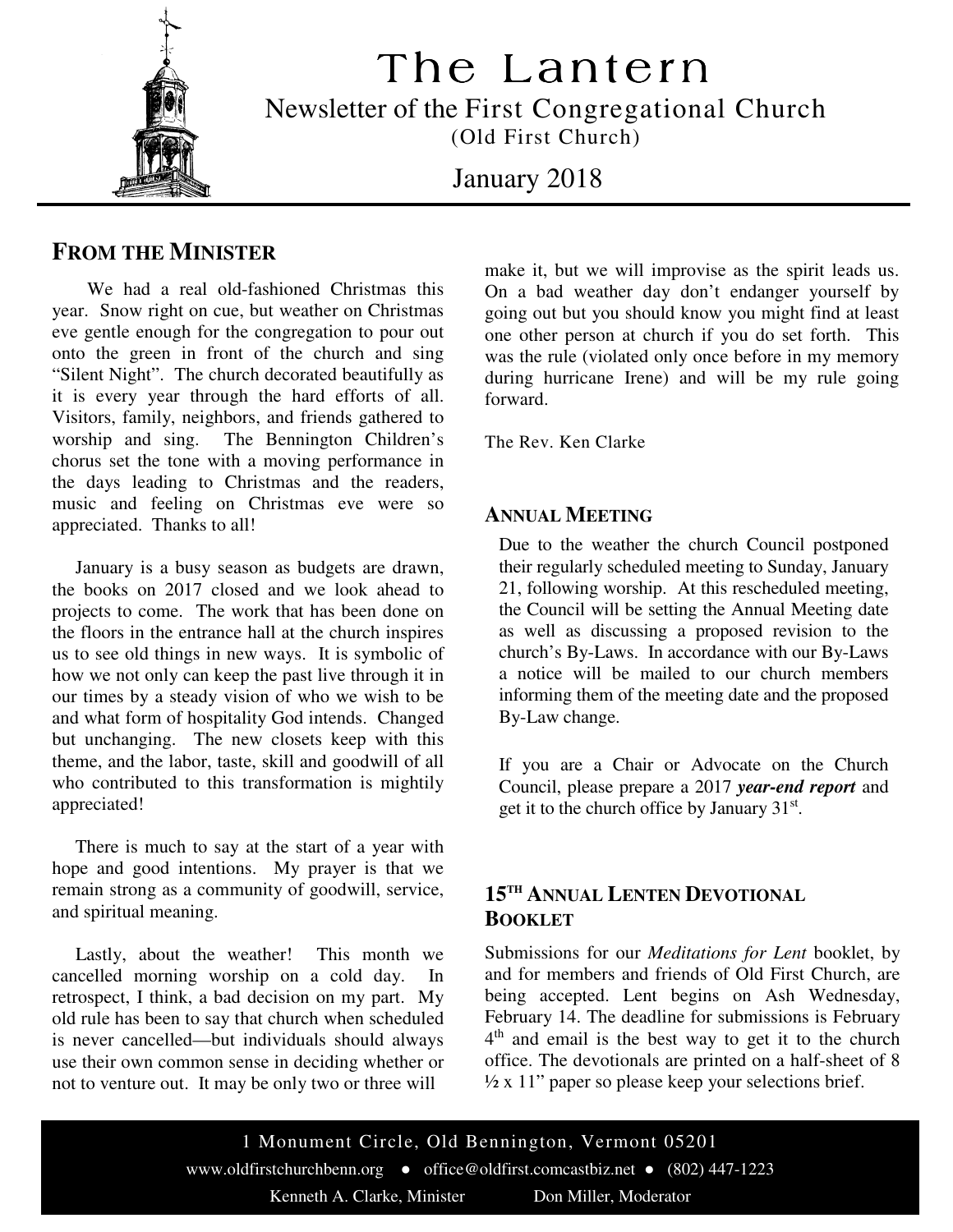

Our annual "*Hanging of the Greens Day*" took place on December 3<sup>rd</sup>. This annual event, loved by all who participate, literally transforms the sanctuary in a matter of minutes to a picture perfect Christmas scene. All are treated to a delicious breakfast provided by many and organized by our Fellowship Advocate Claudia Dalton. Thank you to Peter and Monique Geannelis for donating the wreaths and trees this year and for all those who donated memorial poinsettias.

Our annual *Candlelight Service of Lessons and Carols* took place on December 17<sup>th</sup> and people came from far and wide to enjoy it. Those who participated were the Bennington Children's Chorus, director and soloist Kerry Ryer-Parke, Matthew Edwards at the piano and Jacqueline Metsma at the organ; Dave Pilachowski, Lucy Gardner Carson, Anastasia Gauthier, Mardi Sargent, Bill Gordon and Jim Pullman reading the six scripture lessons. Along with the minister, Brandy Lesser welcomed the congregation with the Call to Worship and Reverend Clarke delivered a moving sermon. Thank you to our ushers who played such an important part in the service: Stacy Carreau, Paul Goodrich, Dick and Pat Guerrero, Bill Hartz and Sue Katz (head ushers), Jeannette Lesser, Kyle Lesser, Amy and Bill Tronsen. Thanks to Hal and Betsy Ehrenfreund for lighting the Advent candles and to Sandy Bechtel for lighting the Christmas candle. After expenses, the offering netted \$618 to the Greater Bennington Food and Fuel Fund.



On *Christmas Eve*, we were treated to a very special evening of music, readings and prayers. Reverend Clarke offered a delightful meditation, the young people of the church participated in the service by ushering, lighting the Advent wreath and reading scripture. Our thanks to organist Jacqueline Metsma, oboist Virginia Poole and soloist Mardi Sargent for providing superb music that evening. The service concluded with everyone singing "Silent Night" out in front of the church by candlelight. It truly was a special evening!

Our thanks to Vicky Printz, Jane Radocchia, Kathy Wagenknecht, Pat White and Roberta Webb for decorating the Barn for the holidays and for un-decorating it, packing everything up perfectly and tucking it away in the attic for next year.

Our newly transformed Narthex was on full display for all to see and enjoy during the Christmas holiday and we couldn't be prouder of how it looks. When you walk in the front door you can't help but instantly notice the gleaming original wood floors and the impressive and well thought out cabinetry (built with mostly donated materials) which includes dedicated space for coffee hour and Open Church items. The new heavy duty front door mat and the specially crafted entry rug, which was made up of scraps of leftover carpet from the sanctuary, sets the stage for all who enter into our glorious Sanctuary.

This project required the expertise and teamwork of so many in our church. It was a fun bonding experience for all of the volunteers. THANK YOU!